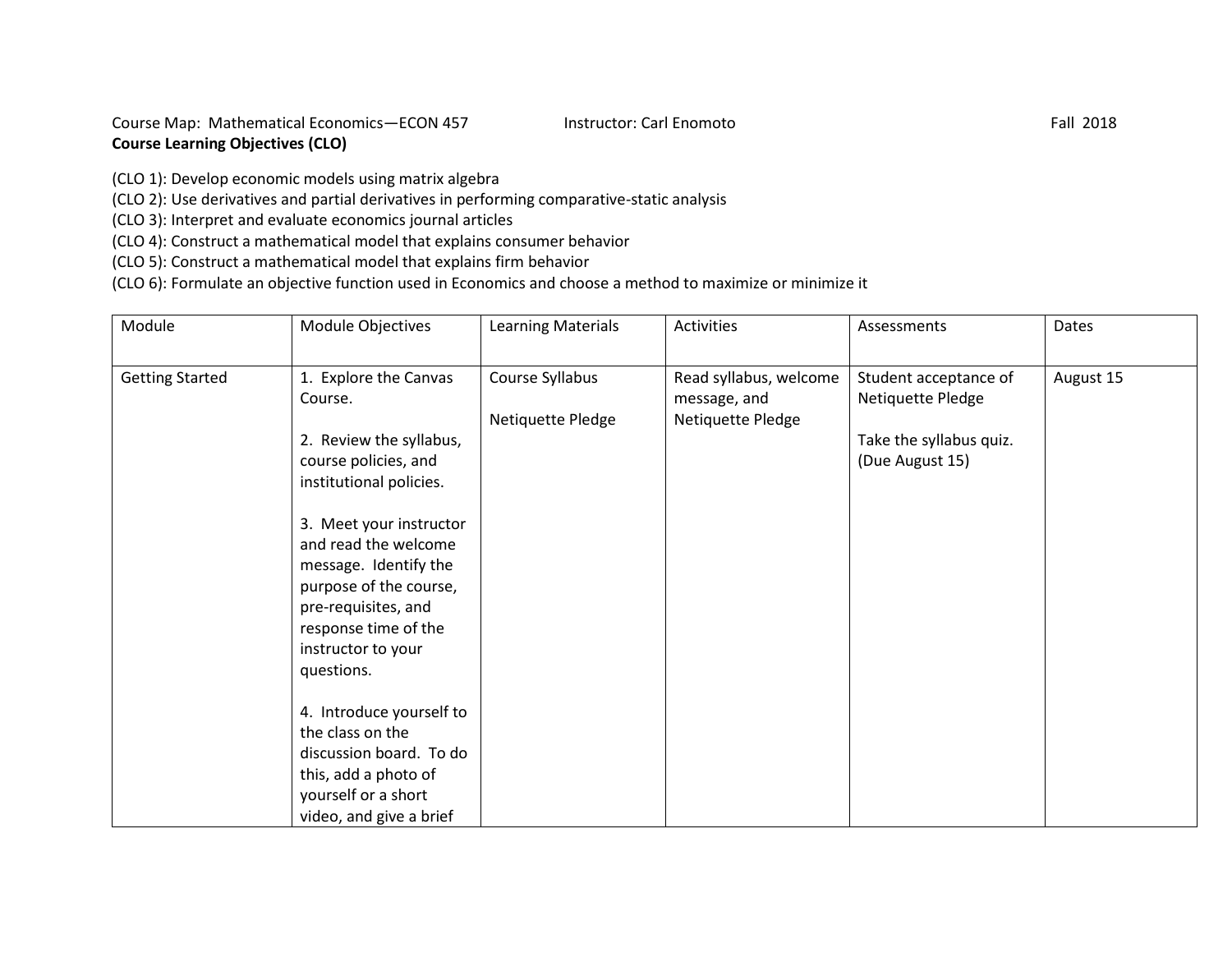| Chapter 4-Linear<br><b>Models and Matrix</b><br>Algebra | bio stating your major,<br>hobbies, professional<br>goals, etc. Be sure to<br>respond to as many<br>other students in the<br>class as possible.<br>5. Review the<br>Netiquette Pledge<br>1. Construct different<br>matrices (CLO 1)<br>2. Represent a system<br>of linear equations using<br>matrices (CLO 1) | Chiang, Alpha C. and<br>Wainwright, Kevin.<br>(2005). Fundamental<br>Methods of<br>Mathematical<br>Economic, 4e, McGraw<br>Hill Irwin.<br>Power point lectures<br>Instructor-provided<br>videos | Read Chapter 4 Power<br>Points<br>Read Chapter 4 in text<br>book<br>Watch instructor videos<br>at the end of each<br>section | Homework Set 1: Matrix<br>operations including<br>addition, subtraction,<br>and multiplication of<br>matrices (Due August 21)<br>Homework Set 2: Using<br>the inverse of a matrix to<br>solve an equation system<br>when the inverse matrix<br>is given (Due August 23) | August 15 to<br>August 23    |
|---------------------------------------------------------|---------------------------------------------------------------------------------------------------------------------------------------------------------------------------------------------------------------------------------------------------------------------------------------------------------------|-------------------------------------------------------------------------------------------------------------------------------------------------------------------------------------------------|------------------------------------------------------------------------------------------------------------------------------|-------------------------------------------------------------------------------------------------------------------------------------------------------------------------------------------------------------------------------------------------------------------------|------------------------------|
|                                                         |                                                                                                                                                                                                                                                                                                               |                                                                                                                                                                                                 |                                                                                                                              |                                                                                                                                                                                                                                                                         |                              |
| Chapter 5-<br>Determinants and<br>Matrix Inversion      | 1. Explain when a<br>system of equations<br>possesses a unique<br>solution (CLO 1)<br>2. Solve an equation<br>system using matrix<br>algebra (CLO 1, CLO 3,<br>CLO 4, CLO 5, CLO 6)                                                                                                                           | Chiang, Alpha C. and<br>Wainwright, Kevin.<br>(2005). Fundamental<br>Methods of<br>Mathematical<br>Economic, 4e, McGraw<br>Hill Irwin.<br>Power point lectures                                  | Read Chapter 5 Power<br>Points<br>Read Chapter 5 in text<br>book<br>Watch instructor videos<br>at the end of each<br>section | Homework Set 3: Finding<br>the determinant of a 2x2<br>square matrix (Due<br>August 28)<br>Homework Set 4: Finding<br>the determinant of a 3x3<br>matrix (Due August 30)<br>Homework Set 5: Finding                                                                     | August 28 to<br>September 11 |
|                                                         |                                                                                                                                                                                                                                                                                                               |                                                                                                                                                                                                 |                                                                                                                              | the inverse of a 3x3                                                                                                                                                                                                                                                    |                              |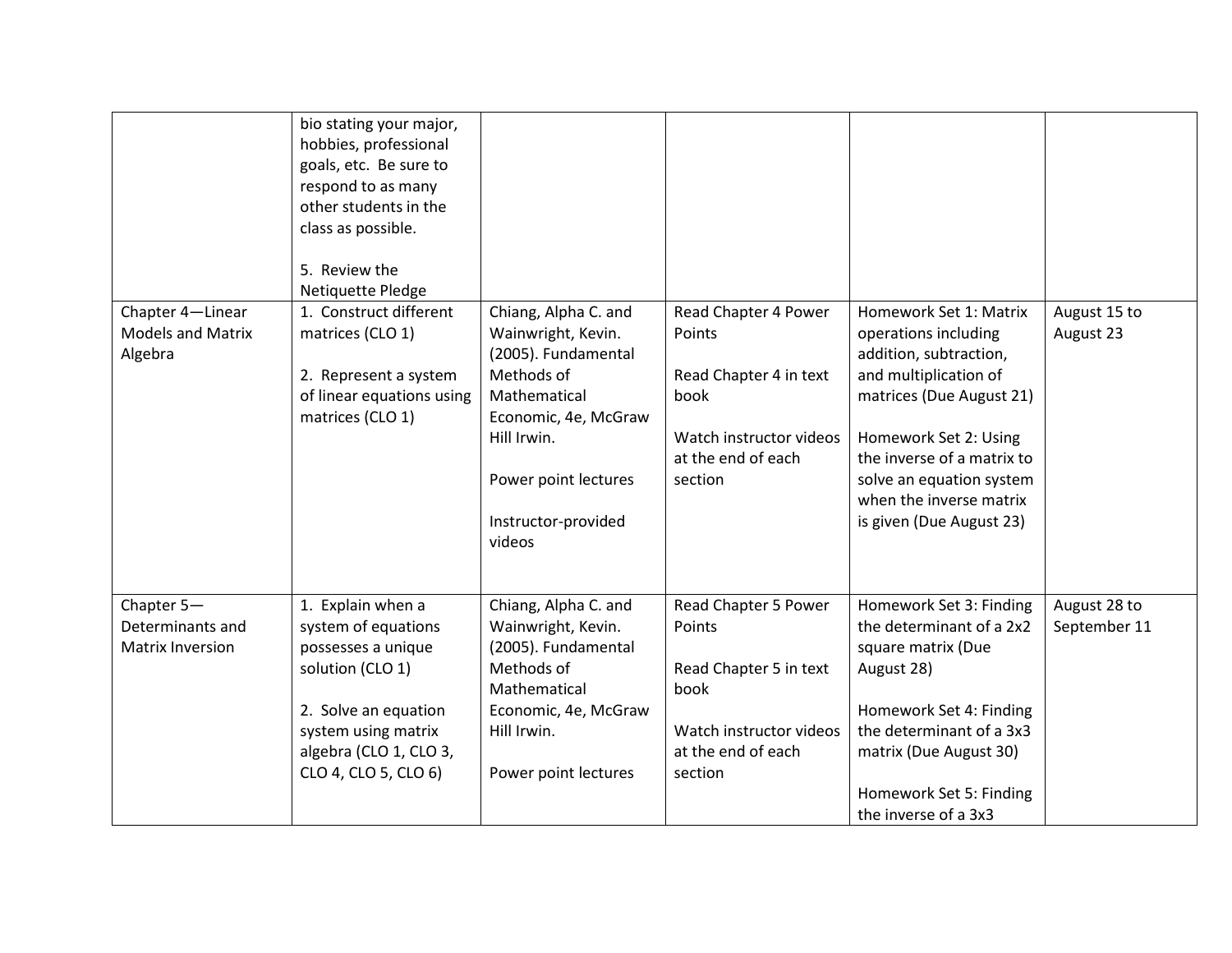|                            |                        | Instructor-provided  |                         | matrix (Due September                            |                 |
|----------------------------|------------------------|----------------------|-------------------------|--------------------------------------------------|-----------------|
|                            |                        | videos               |                         | 4)                                               |                 |
|                            |                        |                      |                         |                                                  |                 |
|                            |                        |                      |                         | Homework Set 6: Using                            |                 |
|                            |                        |                      |                         | Excel to perform matrix                          |                 |
|                            |                        |                      |                         | operations and to solve                          |                 |
|                            |                        |                      |                         | an equation system (Due                          |                 |
|                            |                        |                      |                         | September 6)                                     |                 |
|                            |                        |                      |                         |                                                  |                 |
|                            |                        |                      |                         | Homework Set 7: Solving                          |                 |
|                            |                        |                      |                         | an equation system using<br>the matrix inversion |                 |
|                            |                        |                      |                         | technique and Cramer's                           |                 |
|                            |                        |                      |                         | rule (Due September 9)                           |                 |
|                            |                        |                      |                         |                                                  |                 |
|                            |                        |                      |                         | <b>Discussion Board 1 (Due</b>                   |                 |
|                            |                        |                      |                         | September 11)                                    |                 |
| Chapter 6-                 | 1. Describe what a     | Chiang, Alpha C. and | Read Chapter 6 Power    | Homework Set 8: Find                             | September 13 to |
| <b>Comparative Statics</b> | derivative of function | Wainwright, Kevin.   | Points                  | the difference quotient                          | September 17    |
| and the Concept of the     | represents (CLO 2)     | (2005). Fundamental  |                         | for a specific function                          |                 |
| Derivative                 |                        | Methods of           | Read Chapter 6 in text  | and finding the limit of                         |                 |
|                            |                        | Mathematical         | book                    | that different quotient                          |                 |
|                            |                        | Economic, 4e, McGraw |                         | (Due September 13)                               |                 |
|                            |                        | Hill Irwin.          | Watch instructor videos |                                                  |                 |
|                            |                        |                      | at the end of each      |                                                  |                 |
|                            |                        | Power point lectures | section                 |                                                  |                 |
|                            |                        |                      |                         |                                                  |                 |
|                            |                        | Instructor-provided  |                         |                                                  |                 |
|                            |                        | videos               |                         |                                                  |                 |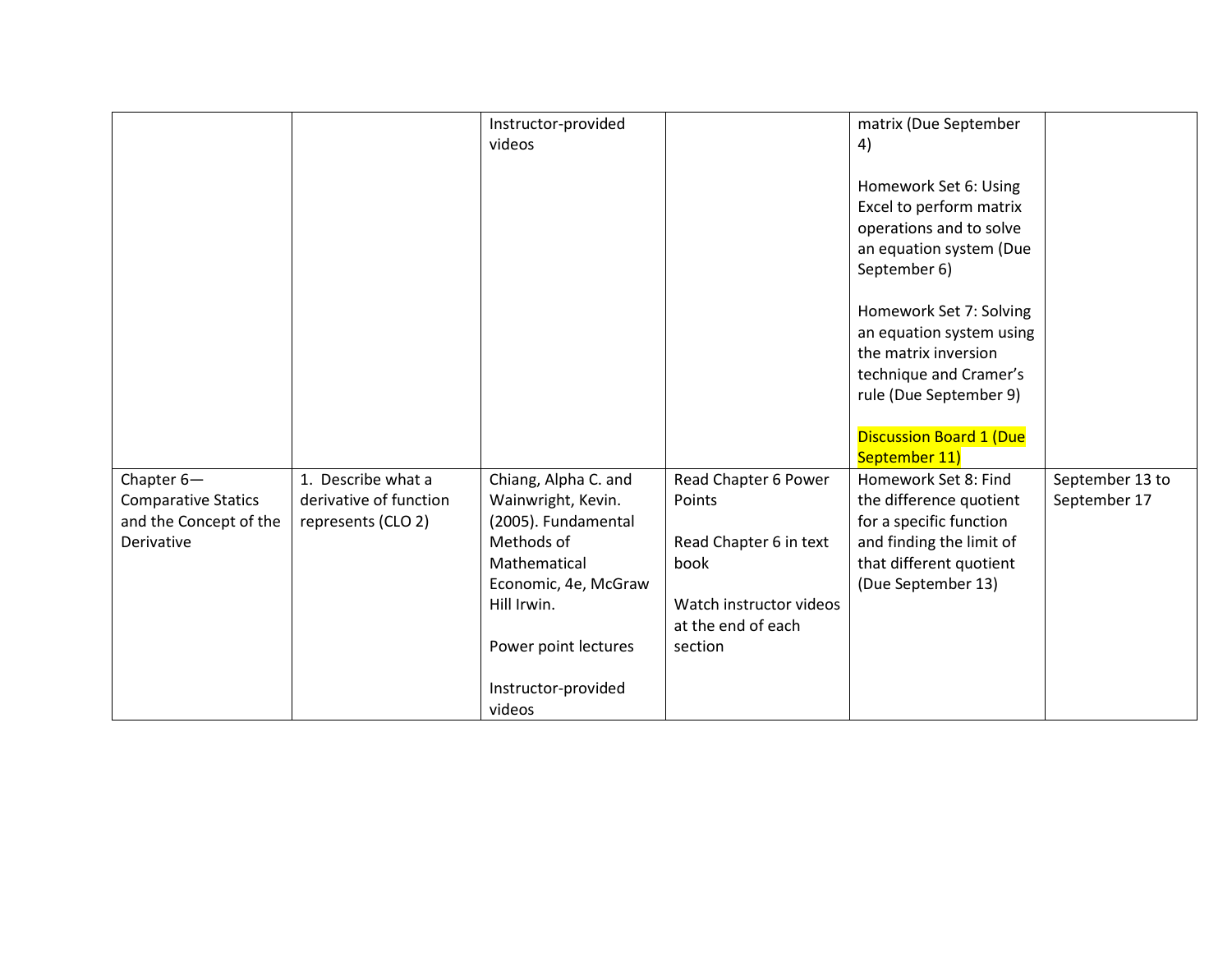| Chapter 7-            | 1. Describe how              | Chiang, Alpha C. and | Read Chapter 7 Power    | Homework Set 9: Using          | September 18 to |
|-----------------------|------------------------------|----------------------|-------------------------|--------------------------------|-----------------|
| Rules for             | derivatives are taken of     | Wainwright, Kevin.   | Points                  | derivatives to find the        | September 27    |
| Differentiation       | various functions (CLO       | (2005). Fundamental  |                         | profit-maximizing              |                 |
|                       | 2, CLO 3, CLO 4, CLO 5,      | Methods of           | Read Chapter 7 in text  | amount of output, price,       |                 |
|                       | CLO <sub>6</sub>             | Mathematical         | book                    | and profit for a firm (Due     |                 |
|                       |                              | Economic, 4e, McGraw |                         | September 18)                  |                 |
|                       | 2. Discuss how               | Hill Irwin.          | Watch instructor videos |                                |                 |
|                       | derivatives are used in      |                      | at the end of each      | Take Exam 1 (Due               |                 |
|                       | economics (CLO 2, CLO        | Power point lectures | section                 | September 20)                  |                 |
|                       | 3, CLO 4, CLO 5, CLO 6)      |                      |                         |                                |                 |
|                       |                              | Instructor-provided  |                         | Homework Set 10: Taking        |                 |
|                       | 3. Describe how partial      | videos               |                         | partial derivatives of         |                 |
|                       | derivatives are used in      |                      |                         | functions (Due                 |                 |
|                       | economic models (CLO         |                      |                         | September 25)                  |                 |
|                       | 2, CLO 3, CLO 4, CLO 5,      |                      |                         |                                |                 |
|                       | CLO <sub>6</sub>             |                      |                         | Homework Set 11:               |                 |
|                       |                              |                      |                         | Finding and Interpreting       |                 |
|                       |                              |                      |                         | partial derivatives of a       |                 |
|                       |                              |                      |                         | Cobb-Douglas production        |                 |
|                       |                              |                      |                         | function (Due September        |                 |
|                       |                              |                      |                         | 27)                            |                 |
|                       |                              |                      |                         |                                |                 |
|                       |                              |                      |                         | <b>Discussion Board 2 (Due</b> |                 |
|                       |                              |                      |                         | September 29)                  |                 |
| Chapter 8-Derivatives | 1. Explain how to take a     | Chiang, Alpha C. and | Read Chapter 8 Power    | Homework Set 12:               | October 2 to    |
| of Implicit Functions | total differential of a      | Wainwright, Kevin.   | Points                  | Identifying the existence      | October 9       |
|                       | function (CLO 2, CLO 3,      | (2005). Fundamental  |                         | of the implicit function       |                 |
|                       | CLO 4, CLO 5, CLO 6)         | Methods of           | Read Chapter 8 in text  | and finding its partial        |                 |
|                       |                              | Mathematical         | book                    | derivatives (Due October       |                 |
|                       | 2. Given an equation in      | Economic, 4e, McGraw |                         | 2, 2018                        |                 |
|                       | the form F(y; x1,            | Hill Irwin.          | Watch instructor videos |                                |                 |
|                       | x2)=0, evaluate when         |                      | at the end of each      | Homework Set 13:               |                 |
|                       | the implicit function, $y =$ | Power point lectures | section                 | Identifying the existence      |                 |
|                       | $f(ss1, x2,)$ is defined     |                      |                         | of the implicit function in    |                 |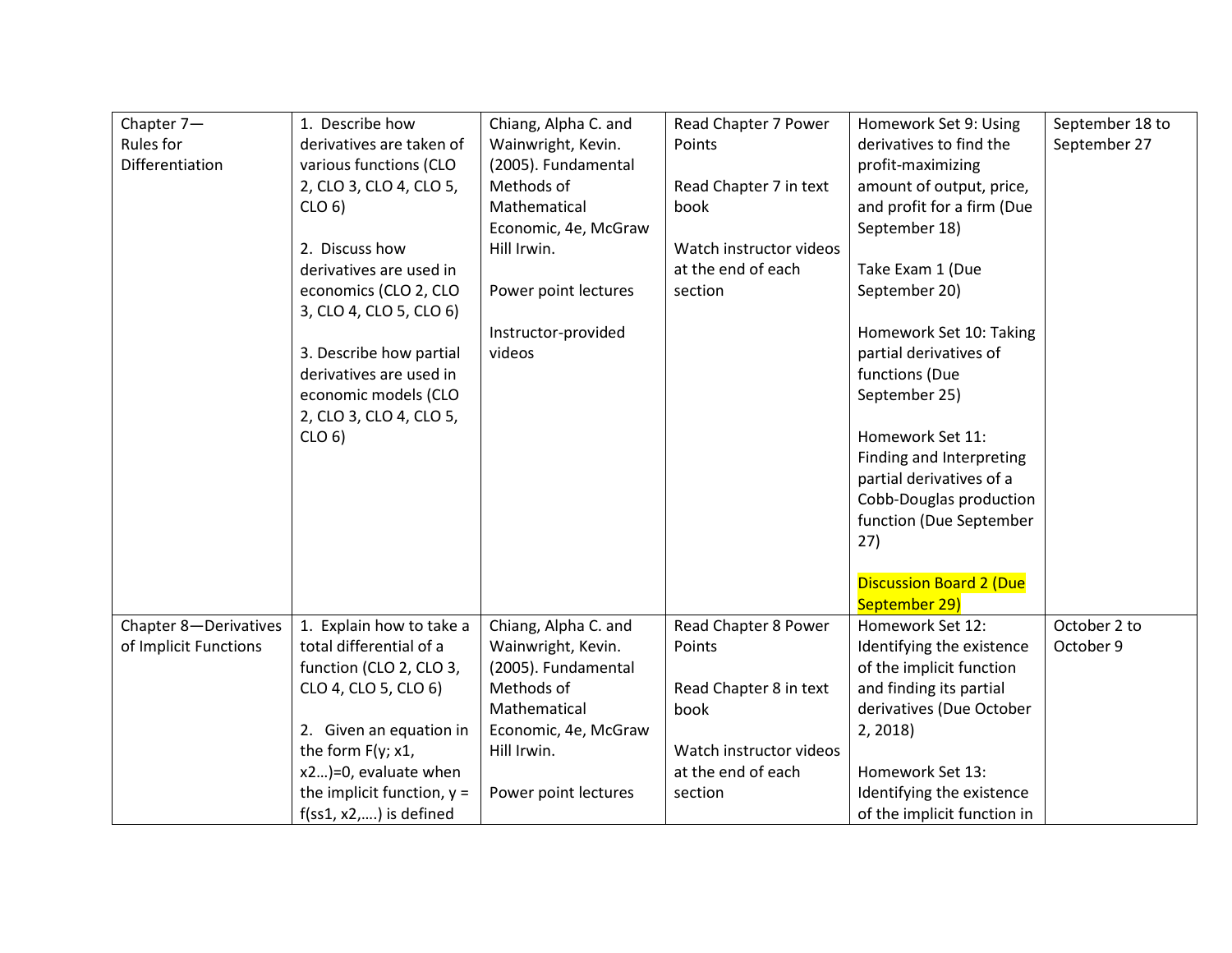|                              | (CLO 3, CLO 4, CLO 5,     | Instructor-provided  |                         | a more complex case and    |               |
|------------------------------|---------------------------|----------------------|-------------------------|----------------------------|---------------|
|                              | CLO <sub>6</sub>          | videos               |                         | finding its partial        |               |
|                              |                           |                      |                         | derivatives (Due October   |               |
|                              | 3. Given a system of      |                      |                         | 4, 2018)                   |               |
|                              | simultaneous equations,   |                      |                         |                            |               |
|                              | evaluate when the         |                      |                         | Homework Set 14: Given     |               |
|                              | implicit functions are    |                      |                         | a set of simultaneous      |               |
|                              | defined (CLO 3, CLO 4,    |                      |                         | equations, identify the    |               |
|                              | CLO 5, CLO 6)             |                      |                         | existence of the implicit  |               |
|                              |                           |                      |                         | functions and find their   |               |
|                              |                           |                      |                         | derivatives (Due October   |               |
|                              |                           |                      |                         | 9, 2018                    |               |
| Chapter 9-                   | 1. Construct an           | Chiang, Alpha C. and | Read Chapter 9 Power    | Homework Set 15: Find      | October 11 to |
| <b>Optimization Problems</b> | objective function used   | Wainwright, Kevin.   | Points                  | the critical values of the | October 23    |
|                              | in economics and find     | (2005). Fundamental  |                         | choice variables for       |               |
|                              | the critical value of the | Methods of           | Read Chapter 9 in text  | different functions and    |               |
|                              | choice variable (CLO 3,   | Mathematical         | book                    | determine if the           |               |
|                              | CLO 4, CLO 5, CLO 6)      | Economic, 4e, McGraw |                         | functions are maximized    |               |
|                              |                           | Hill Irwin.          | Watch instructor videos | or minimized (Due          |               |
|                              | 2. Make a distinction     |                      | at the end of each      | October 11, 2018)          |               |
|                              | between different types   | Power point lectures | section                 |                            |               |
|                              | of inflection points and  |                      |                         | Homework Set 16:           |               |
|                              | demonstrate how they      | Instructor-provided  |                         | Explain why the            |               |
|                              | are used in economics     | videos               |                         | competitive firm will not  |               |
|                              | (CLO <sub>5</sub> )       |                      |                         | produce in Stages I or III |               |
|                              |                           |                      |                         | of production (Due         |               |
|                              | 3. After identifying the  |                      |                         | October 16, 2018)          |               |
|                              | critical values of the    |                      |                         |                            |               |
|                              | choice variable from an   |                      |                         | Homework Set 17: Given     |               |
|                              | objective function,       |                      |                         | a revenue and cost         |               |
|                              | employ the second-        |                      |                         | function of a competitive  |               |
|                              | derivative test to        |                      |                         | firm, find the critical    |               |
|                              | determine if the          |                      |                         | values of output and       |               |
|                              | objective function is     |                      |                         | identify the one that      |               |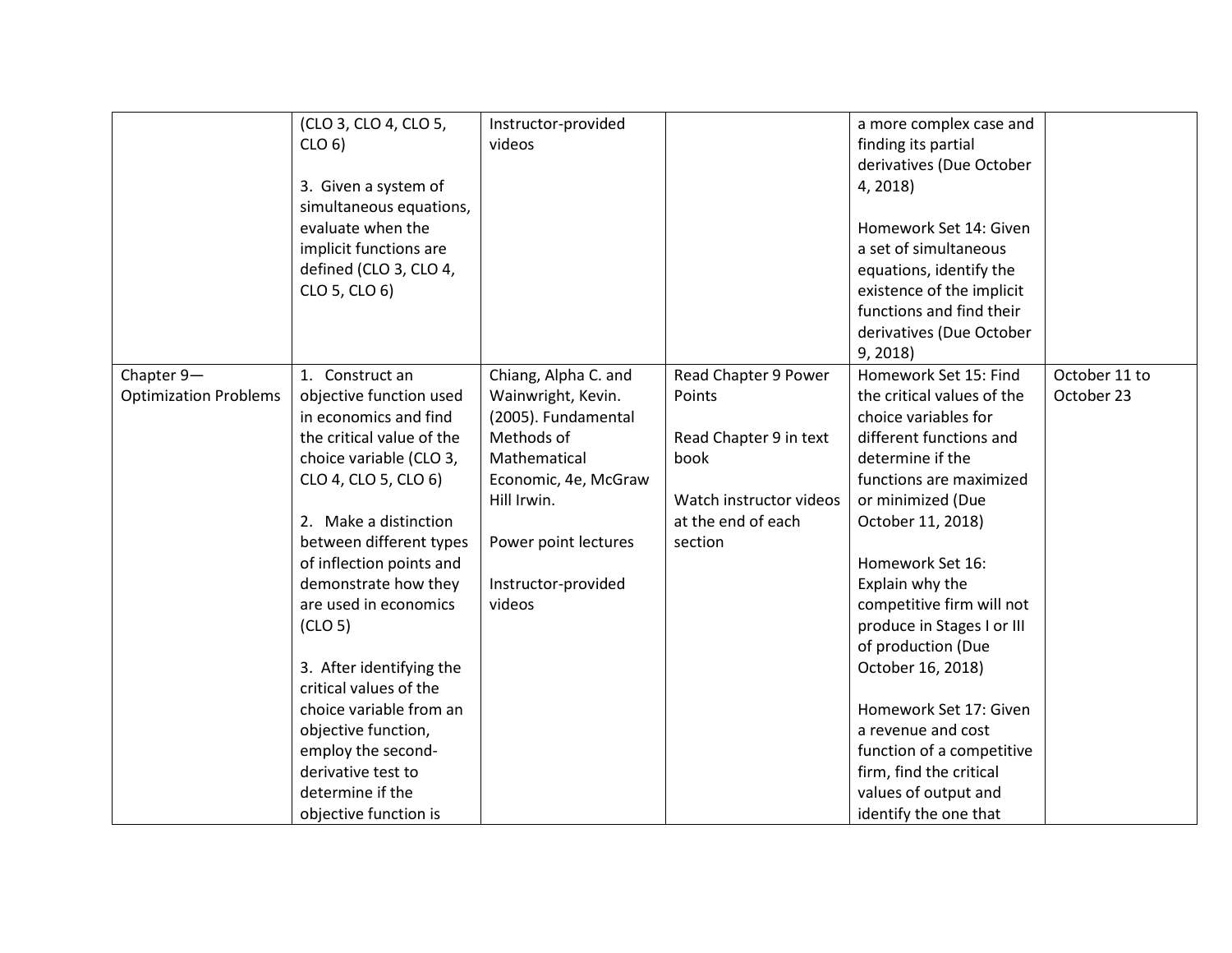|                                                                | maximized or minimized<br>(CLO 3, CLO 4, CLO 5,                                          |                                                                                 |                                                            | maximizes profit (Due<br>October 18, 2018)                                          |                             |
|----------------------------------------------------------------|------------------------------------------------------------------------------------------|---------------------------------------------------------------------------------|------------------------------------------------------------|-------------------------------------------------------------------------------------|-----------------------------|
|                                                                | CLO <sub>6</sub>                                                                         |                                                                                 |                                                            | <b>Discussion Board 3 (Due</b><br>October 20)                                       |                             |
|                                                                |                                                                                          |                                                                                 |                                                            | Take Exam 2 (Due<br>October 23, 2018)                                               |                             |
| Chapter 10-<br><b>Exponential and</b><br>Logarithmic Functions | 1. Explain how to find<br>the derivatives of<br>exponential and<br>logarithmic functions | Chiang, Alpha C. and<br>Wainwright, Kevin.<br>(2005). Fundamental<br>Methods of | Read Chapter 10 Power<br>Points<br>Read Chapter 10 in text | Homework Set 18: Find<br>derivatives of<br>exponential and<br>logarithmic functions | October 25 to<br>October 30 |
|                                                                | (CLO 2, CLO 3, CLO 4,<br>CLO 5, CLO 6)                                                   | Mathematical<br>Economic, 4e, McGraw<br>Hill Irwin.                             | book<br>Watch instructor videos                            | (Due October 25, 2018)                                                              |                             |
|                                                                | 2. Identify demand and<br>output elasticities from<br>different demand and               | Power point lectures                                                            | at the end of each<br>section                              |                                                                                     |                             |
|                                                                | production functions<br>(CLO 3, CLO 4, CLO 5)                                            | Instructor-provided<br>videos                                                   |                                                            |                                                                                     |                             |
| Chapter 11-The Case<br>of More Than One<br>Choice Variable     | 1. Given a function of<br>several choice variables,<br>be able to identify the           | Chiang, Alpha C. and<br>Wainwright, Kevin.<br>(2005). Fundamental               | Read Chapter 11 Power<br>Points                            | Homework Set 19: Given<br>an objective function<br>with two choice                  | October 30 to<br>November 6 |
|                                                                | critical values of the<br>choice variables by use<br>of the first-order                  | Methods of<br>Mathematical<br>Economic, 4e, McGraw                              | Read Chapter 11 in text<br>book                            | variables, find the critical<br>values of each (Due<br>October 30, 2018)            |                             |
|                                                                | necessary condition<br>(CLO 1, CLO 3, CLO 5,                                             | Hill Irwin.                                                                     | Watch instructor videos<br>at the end of each              | Homework Set 20: Given                                                              |                             |
|                                                                | CLO <sub>6</sub>                                                                         | Power point lectures                                                            | section                                                    | the objective function<br>from Homework 19,                                         |                             |
|                                                                | 2. After identifying the<br>critical values of the                                       | Instructor-provided<br>videos                                                   |                                                            | determine if the<br>objective function is                                           |                             |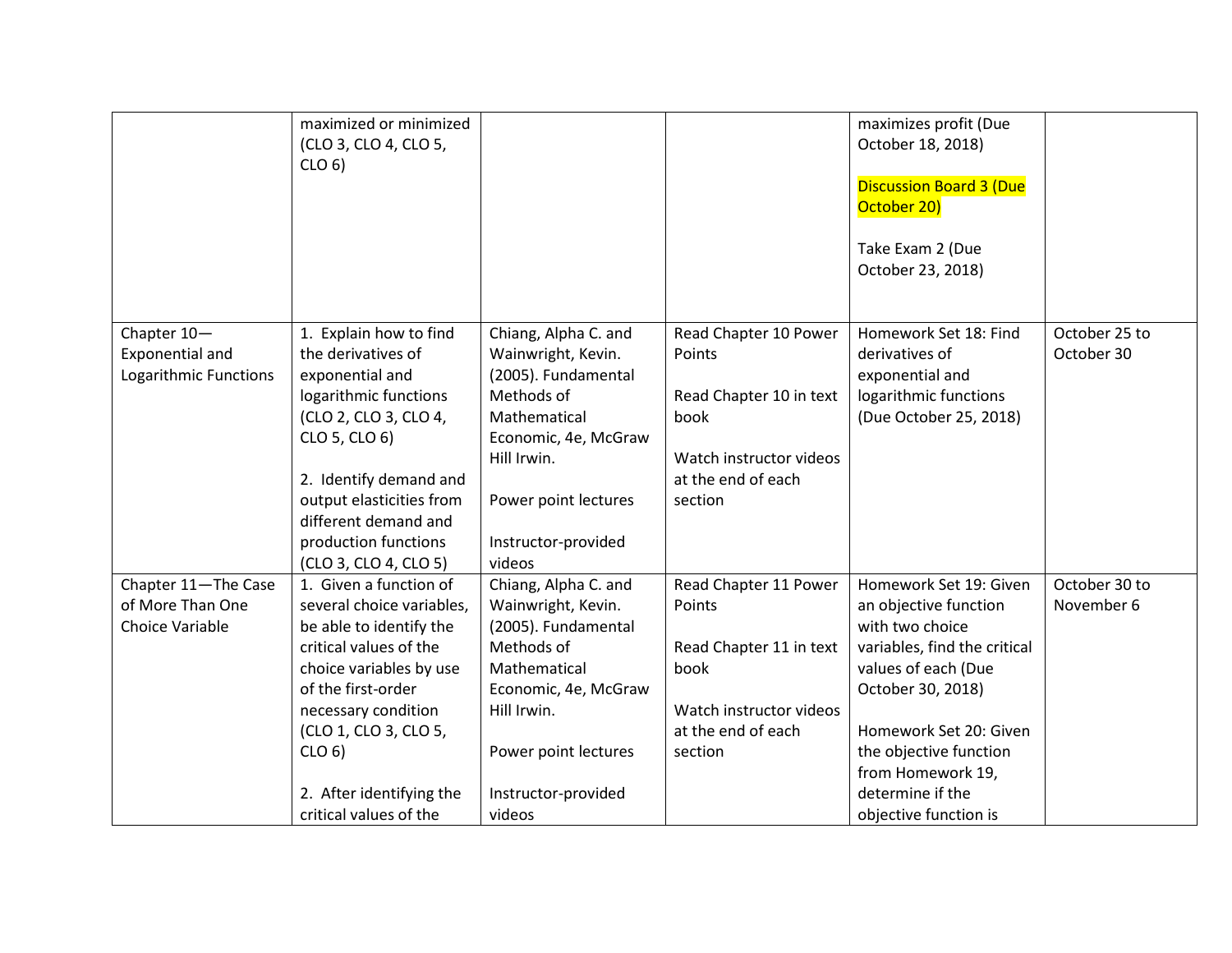|                                  | choice variables from an<br>objective function with<br>many choice variables,<br>determine if the<br>objective function is<br>maximized or minimized<br>(CLO 1, CLO 3, CLO 5,<br>CLO <sub>6</sub>                                                        |                                            |                                 | maximized or minimized<br>(Due November 1, 2018)<br>Homework Set 21: Given<br>an economic objective<br>function with two choice<br>variables, identify the<br>critical values of the<br>choice variables (Due<br>November 6, 2018)                                   |                              |
|----------------------------------|----------------------------------------------------------------------------------------------------------------------------------------------------------------------------------------------------------------------------------------------------------|--------------------------------------------|---------------------------------|----------------------------------------------------------------------------------------------------------------------------------------------------------------------------------------------------------------------------------------------------------------------|------------------------------|
| Chapter 12-<br>Optimization with | 1. Construct a<br>Lagrangian function                                                                                                                                                                                                                    | Chiang, Alpha C. and<br>Wainwright, Kevin. | Read Chapter 12 Power<br>Points | Homework Set 22:<br>Construct the Lagrangian                                                                                                                                                                                                                         | November 8 to<br>November 29 |
| <b>Equality Constraints</b>      | from an objective                                                                                                                                                                                                                                        | (2005). Fundamental                        |                                 | function for a problem                                                                                                                                                                                                                                               |                              |
|                                  | function and a                                                                                                                                                                                                                                           | Methods of                                 | Read Chapter 12 in text         | involving an objective                                                                                                                                                                                                                                               |                              |
|                                  | constraint equation and                                                                                                                                                                                                                                  | Mathematical                               | book                            | function and a constraint                                                                                                                                                                                                                                            |                              |
|                                  | solve for the critical                                                                                                                                                                                                                                   | Economic, 4e, McGraw                       |                                 | function. Also find the                                                                                                                                                                                                                                              |                              |
|                                  | values of the choice                                                                                                                                                                                                                                     | Hill Irwin.                                | Watch instructor videos         | critical values of all                                                                                                                                                                                                                                               |                              |
|                                  | variables (CLO 3, CLO 4,                                                                                                                                                                                                                                 |                                            | at the end of each              | choice variables (Due                                                                                                                                                                                                                                                |                              |
|                                  | CLO 5, CLO 6)                                                                                                                                                                                                                                            | Power point lectures                       | section                         | November 8, 2018)                                                                                                                                                                                                                                                    |                              |
|                                  | 2. Construct a<br>Lagrangian function for<br>the consumer problem<br>when the consumer<br>maximizes a utility<br>function subject to a<br>budget constraint (CLO<br>3, CLO 4, CLO 6)<br>3. For the constrained<br>utility maximization<br>problem of the | Instructor-provided<br>videos              |                                 | Homework Set 23: For<br>the problem in<br>Homework Set 22,<br>construct the Bordered<br>Hessian and determine if<br>the objective function is<br>maximized or minimized<br>subject to the constraint<br>(Due November 13,<br>2018)<br><b>Discussion Board 4 (Due</b> |                              |
|                                  |                                                                                                                                                                                                                                                          |                                            |                                 |                                                                                                                                                                                                                                                                      |                              |
|                                  | consumer, derive the<br>consumers' demand                                                                                                                                                                                                                |                                            |                                 | November 15)                                                                                                                                                                                                                                                         |                              |